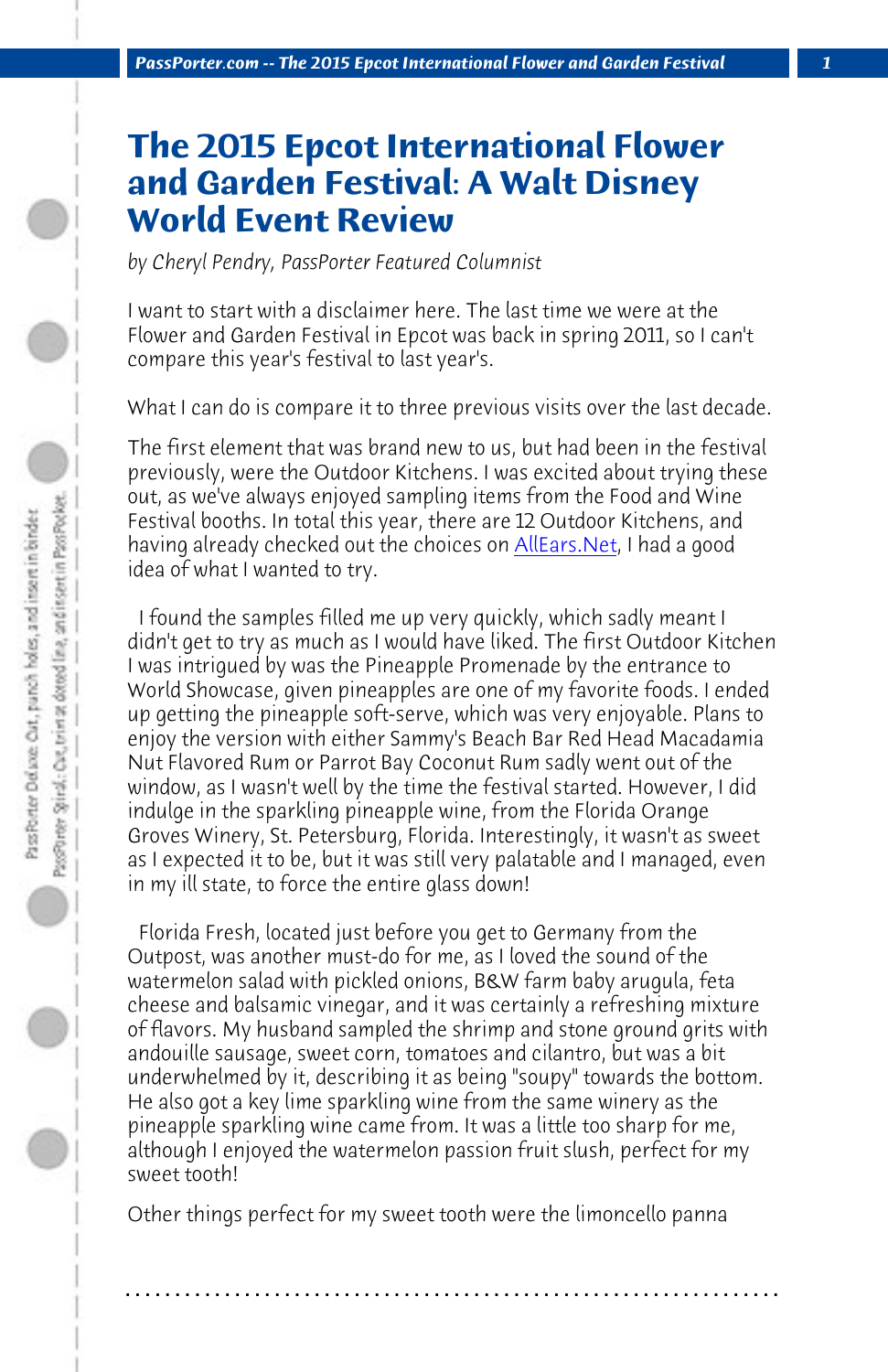cotta from Primavera Kitchen in Italy, which was perhaps my favorite of everything I tried, and the exceptionally unusual frushi from Hanami in Japan -- fresh pineapple, strawberries and melon, rolled with coconut rice, topped with raspberry sauce, sprinkled with toasted coconut and served with whipped cream on the side.

 Some of the other Outdoor Kitchens we didn't even get to try anything from included Fleur de Lys in France, Botanas Botanico in Morocco, celebrating Latin American cuisine, and Jardin de Fiestas in Mexico. Next time we're at Epcot for the Flower and Garden Festival, I will definitely ensure we allow a couple of meal times to enjoy the offerings from the Outdoor Kitchen, as I really didn't feel we did them justice on this trip.

 Moving away from food, and back to the central pillar of this festival, let's talk flowers, and more specifically the stunning topiaries Disney produces each year. A lot of the old favorites were back, including the Lion King, Fantasia, and Lightning McQueen and Tow Mater, although there were a number I missed this year. Seeing Winnie the Pooh in the United Kingdom without his friends was very sad, although the creative display of Captain Hook, Tic Toc and Peter Pan went some way to making up for that. A Cast Member told us it took her two days before she spotted Peter Pan, although we did clock where he was straight away.

 China was perhaps the biggest disappointment to us, with none of the pandas from previous years. Instead a topiary sheep to represent the year of the sheep, which looked more like a goat to us, replaced them. And there was no dragon outside the Temple of Heaven this year, which I thought was a huge shame, especially given that the calendars and other festival merchandise we saw all seemed to feature images of him.

 Anna and Elsa are the showpiece at the entrance to World Showcase this year, and I have to say they are absolutely stunning. Their faces look perfect, and I was personally fascinated by Elsa's hands, they just seemed so lifelike.

 I was shocked to read in the publicity material that this would be the first year that Chip and Dale had been featured in the festival in topiary form, and looking at them, I have no idea why it took designers that long to include them, as they were lovely. Other major topiaries included Farmer Mickey and Minnie, greeting you as you walk back into Future World from World Showcase and the delightful Seven Dwarves and Snow White in Germany, with everyone of them so expressive.

 We were there for the first few days of the festival, and I suspect some

**. . . . . . . . . . . . . . . . . . . . . . . . . . . . . . . . . . . . . . . . . . . . . . . . . . . . . . . . . . . . . . . . . .**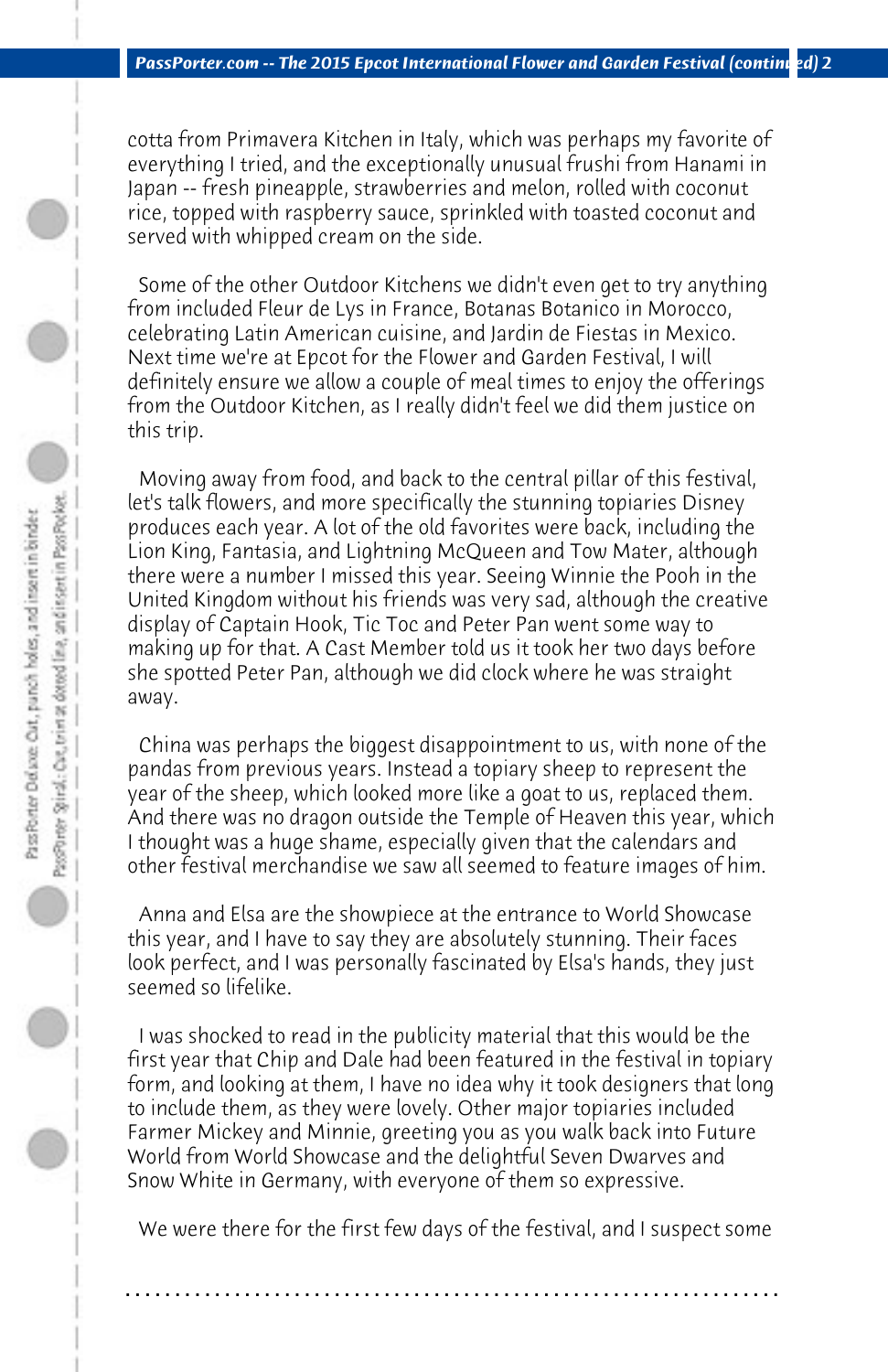areas weren't quite at their best. Although still stunning, the festival blooms flowerbeds between Future World and World Showcase definitely still had some way to go to get to their best, which was a bit disappointing. I think the next time, we'll be sure to avoid the opening few days, and perhaps go mid-season instead.

 It's also worth knowing that the Festival Center, located in the former Wonders of Life pavilion is only open Fridays, Saturdays and Sundays. Someone commented to me that they were surprised it wasn't open on the opening day of the festival, and I have to be honest, that surprised me too. Even if you don't see any of the demonstrations there, it's well worth a visit, as there's a history of Disney agriculture, and details of how they create the topiaries, all of which I found fascinating.

 This year, there are also various gardens to explore, including the Gardener's Palette and the Disney Pixar Inside Out Emotion Garden, both showcasing some stunning colors, as plants are grouped together by color. You can also get a festival passport and, as well as the Outdoor Kitchens, you can get stamps at some of the gardens, and even some of the stalls, something I really enjoyed doing.

 Perhaps my favorite was Butterflies on the Go, definitely an area you need to take your time with, as if you rush through, like some people did, the chances are you won't see a single butterfly. We really enjoyed spending time in here, especially as we found a guy who was literally a butterfly magnet, but we also noticed that if it became too crowded, they will stop anyone else going in there, something I'd never realised they did.

 Kids won't miss out, with various play areas. My favorite was the delightful Mike and Sully's Monstrous Garden, with areas for different ages. I loved the footprints on the grass, very creative! The play area by the Cactus Road Rally, where you'll find the Cars topiaries, certainly had plenty of seating for adults to watch their young 'uns blow off steam.

 This year, we really liked the festival merchandise, and if you're an Annual Passholder, be sure to enquire about what you can get. It's not necessarily on display, and we only got the pin and T-shirt after hearing someone else enquiring, and seeing what was on offer. There are also lots of stalls to explore around World Showcase, some offering really unique products. If only we hadn't had a weight limit on our suitcases on the flight back, we could've bought so much more!

 Despite what it may sound like, I still really enjoyed the Flower and Garden Festival, and for us, the addition of the Outdoor Kitchens was a wonderful one. Of course, topiaries will always come and go, and I have

**. . . . . . . . . . . . . . . . . . . . . . . . . . . . . . . . . . . . . . . . . . . . . . . . . . . . . . . . . . . . . . . . . .**